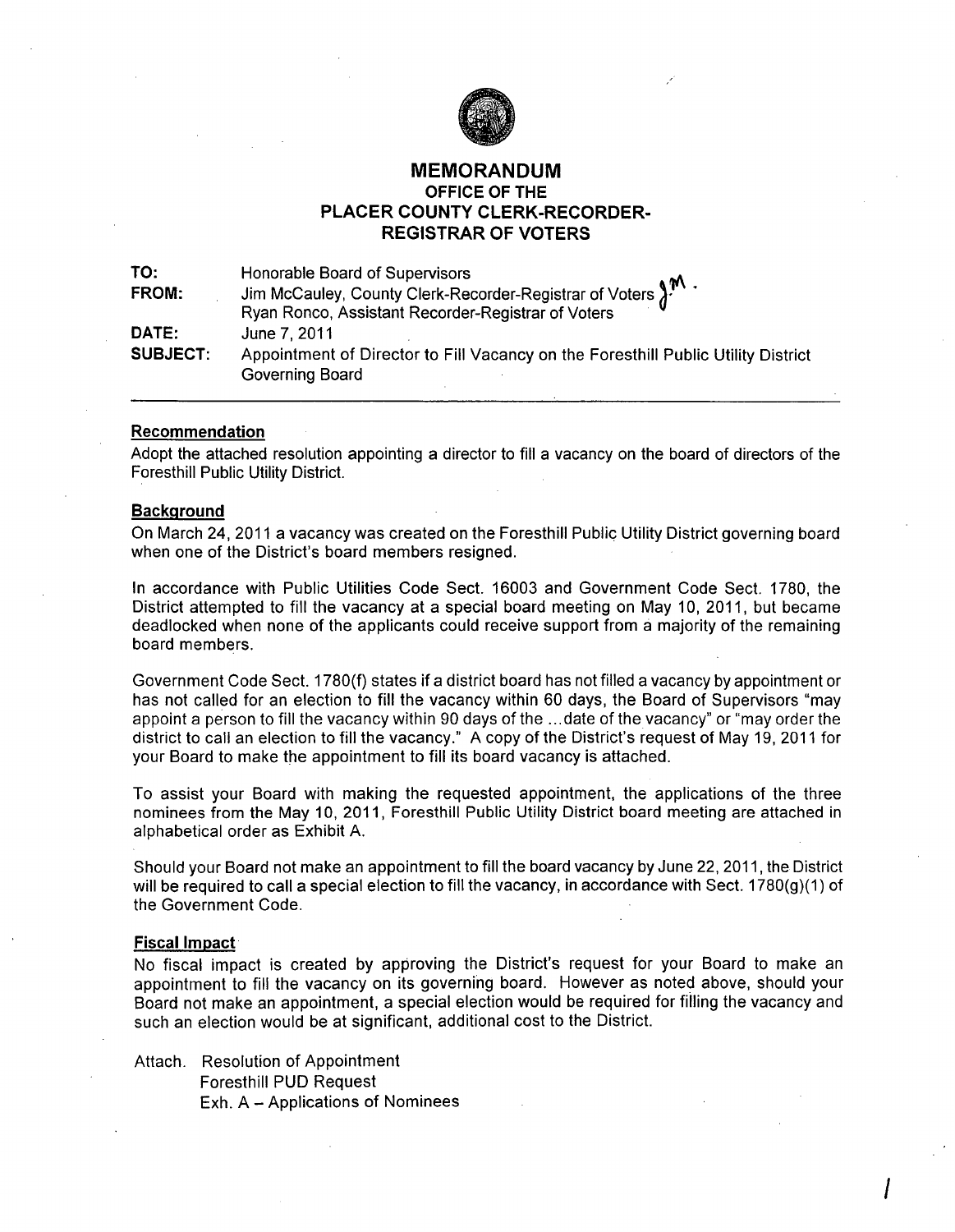# , **BEFORE THE BOARD OF SUPERVISORS COUNTY OF PLACER, STATE OF CALIFORNIA**

In the matter of:

Resol. No: \_\_\_\_\_ \_

# **A RESOLUTION REQUESTING THE PLACER COUNTY BOARD OF SUPERVISORS TO APPOINT A NOMINEE TO FILL** A VACANCY **ON THE BOARD OF DIRECTORS OF THE FORESTHILL PUBLIC UTILITY DISTRICT**

The following **RESOLUTION** was duly passed by the Board of Supervisors of the County of Placer at a

regular meeting held **June 7. 2011** by the following vote on roll call:

Ayes:

Noes:

Absent:

Signed and approved by me after its passage.

Chair, Board of Supervisors

Attest: Clerk of said Board **Exercise 20** 

WHEREAS, a vacancy was created on the Board of Directors of the Foresthill Public Utility District due to a director's resignation from the District's governing board; and

WHEREAS, the remaining board members of the District were unable to fill the vacancy by appointment from among the three applicants who nominated themselves for this purpose; and

WHEREAS, the Foresthill Public Utility District has requested that the Placer County Board of Supervisors appoint an individual to fill the vacancy on its governing board; and

WHEREAS, Section 16003 of the California Public Utilities Code provides that a vacancy on the board of directors of a public utility district shall be filled pursuant to Section 1780 of the California Government Code; and

WHEREAS, Section 1780 of the California Government Code grants the Board of Supervisors the power to appoint one of the three applicants to fill the vacancy on the District's board of directors in such circumstances; and

WHEREAS, failure to appoint a person to the current board vacancy would force the District to fill the vacancy by means of a special election.

2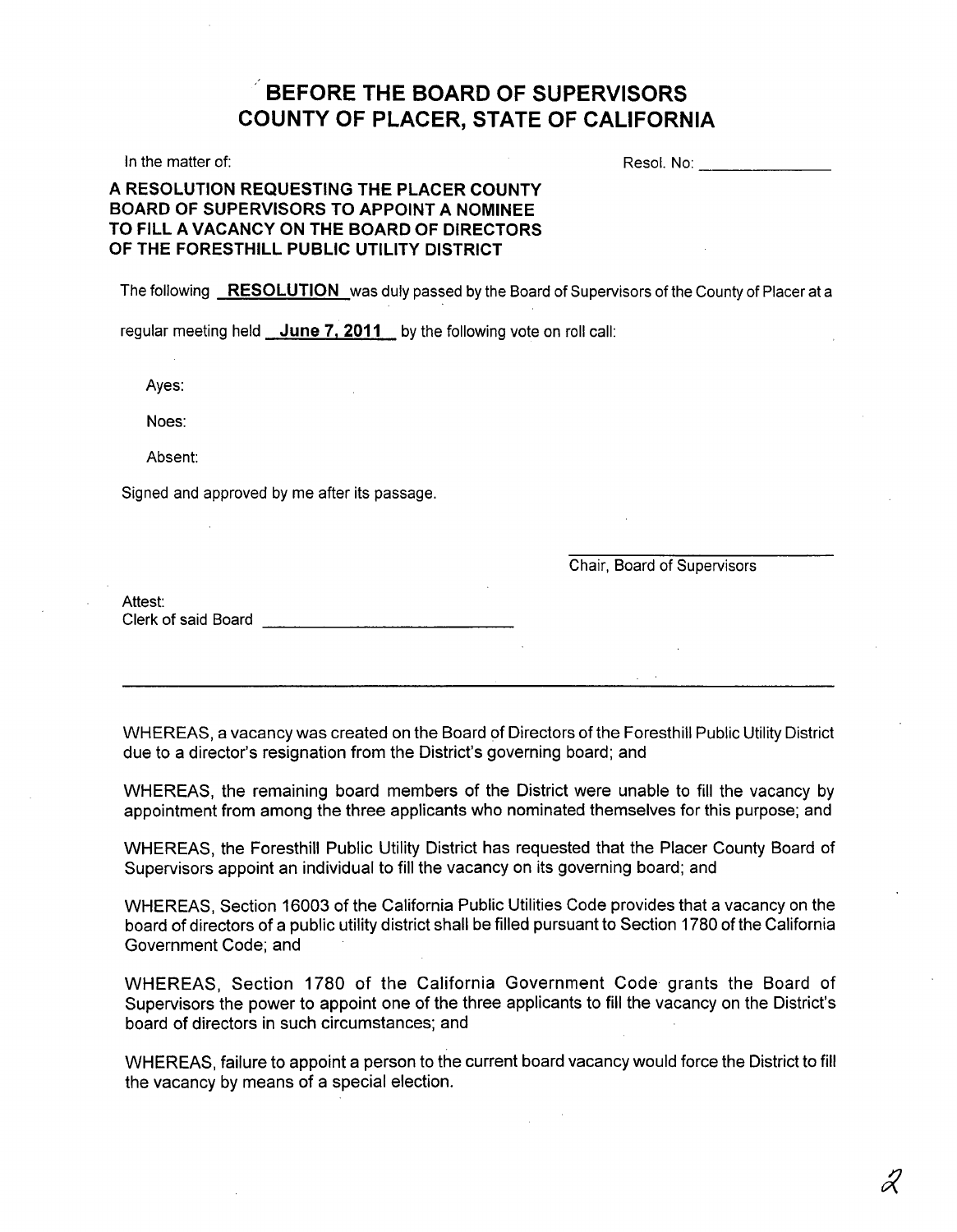Resol. No:

Page 2 of 2

3

NOW, THEREFORE, BE IT RESOLVED that the following individual, **with all and the rest of the set of the set of the set of the set of the set of the set of the set of the set of the set of the set of the set of the set of th** hereby appointed to serve as a member of the Board of Directors of the Foresthill Public Utility District; and

**BE IT** FURTHER RESOLVED that this appointee shall qualify, take office and serve until the next general district election for the Foresthill Public Utility District, at which time the remainder of the term will be filled by election.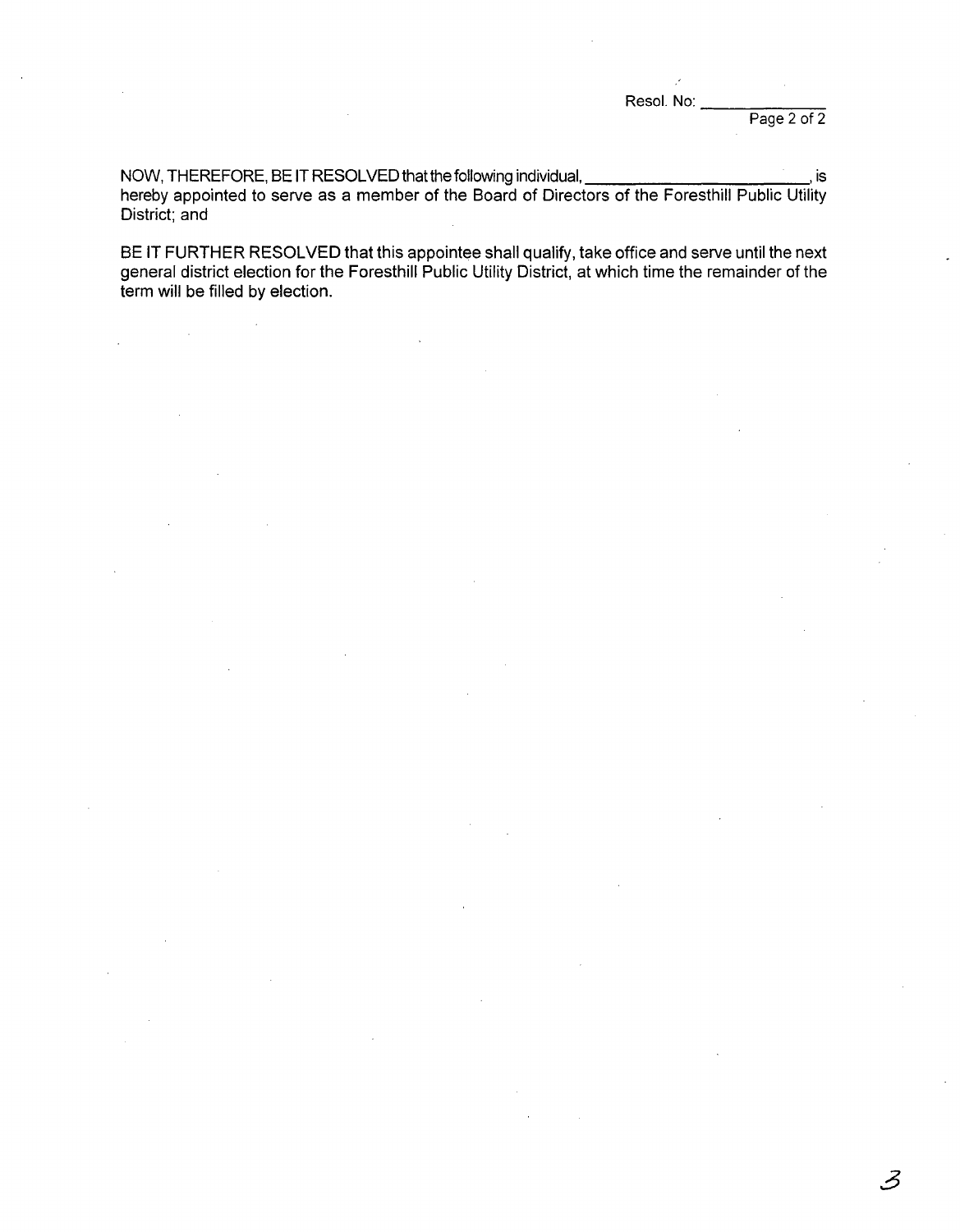# FORESTHILL **PUBLIC UTLITY DISTRICT**

BOARD OF DIRECTORS Adam W. Larsen Bradley D. Reeves WiUiam L. Angerer Brett C. Grant

www.foresthillpud.com

Glenn Carnahan, Interim General Manager

Jeffrey L Massey, District Counsel Eric N. Robinson, District Counsel Kronick, Moskovitz, Teldemann & Girard

1

May 19,2011

Robert Weygandt . Chairman of the Board of Supervisor **Placer County** 175 Fulweiler Avenue Auburn, CA 95603

RE: Vacant Board seat for the Foresthill Public Utility District

Mr. Weygandt:

The Foresthill Public Utility District's Board of Directors has been deadlocked in their ability to select a candidate to fill its vacant board seat.

We formally request that the Placer County Board of Supervisors address this matter.

I'm also forwarding the resumes that we received from our three applicants.

Please contact me with any questions.

Regards.

Glenn Camaban Interim General Manager Foresthill Public Utility District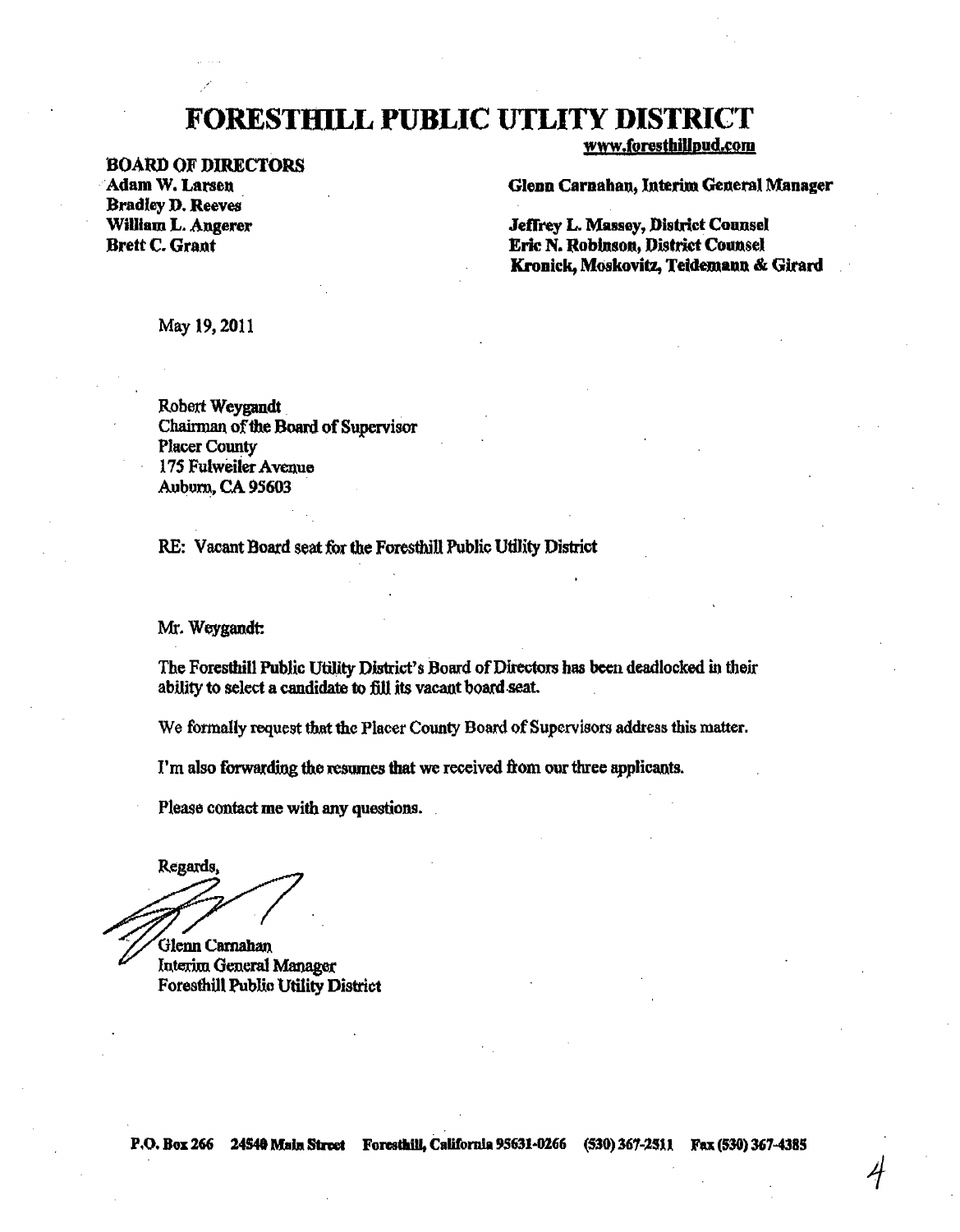XHIRII A

ゟ

Board of Directors Foresthill Public Utility DistrIct PO BOX 266 24540 MaIn Street Foresthill, CA 95631

April *20, 2011* 

Gentlemen:

I am hereby submitting my resume for your consideration in filling the vacancy on the Board of Directors of the Foresthill Public Utility District. I believe that my traIning In City and Regional Planning and experience working with municipal government would be an asset to the Board and complement the strengths of the other Board Members as you work to address the Issues faCing the District.

As a twenty year resident of Foresthill I have a strong commitment to this community and the institutions that support it as evidenced by my past service on the Foresthill Forum and the Foresthill Divide Community Plan Team. In my work I regularly deal with Local, State and Federal regulations regarding what, where, when, and how various services and programs are provided and / or standards are addressed giving me a familiarity with challenges and opportunities associated with the workings of regulatory agencies.

Thank you for considering me for this position. I will be attending the next regular meeting of the Board and will follow up with you regardIng my application at that time. I am also available by phone or email if you would like to contact me prior to that date.

Respectfully,

Bret F1nnlng Q--" <sup>I</sup> , . ," . . <,: .... .... . ..... <sup>~</sup>

APR 2 : 2011 FORESTHILL *POR*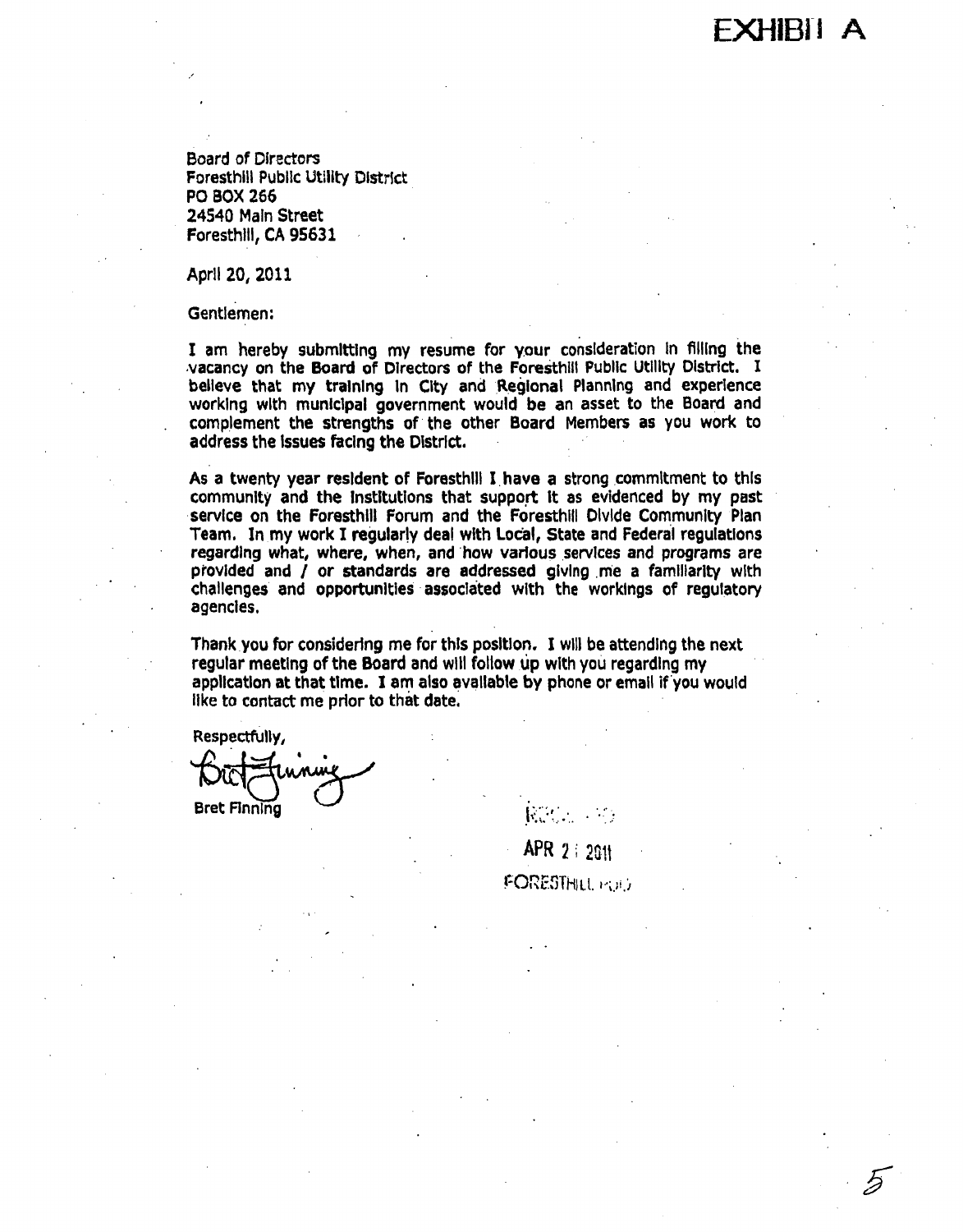# **BRET V. FINNING**

My background in City and Regional Planning and years working for municipal governments have given me a good understanding of the general issues and concerns surrounding community and infrastructure development and maintenance. I am interested in filling the open position on the Board of Directors of the Foresthill Public Utility District (FPUD) as I have a deep personal and family connection to Foresthill and would like to do what I can to ensure that it is a thriving and prosperous community. The availability of a dependable and reasonably priced source of clean water is fundamental to the future of any community. I have been attending the FPUD Board meetings for several months now to become familiar with the issues and opportunities facing the FPUD. I believe that my background, knowledge, and experience would complement and assist the current Board members in addressing the challenges currently before the FPUD.

#### **COMMUNITY VOLUNTEER EXPERIANCE**

#### **Foresthill Forum**

#### December 1993 - October 1997

Responsibilities: One of seven persons appointed by the Placer County Board of Supervisors to review development proposals, special event proposals, and issues brought forward by citizens at monthly public meetings, consider community input; make recommendations regarding approval, denial, the need for revisions or special conditions, etc. to Placer County staff, the Planning Commission, and the Board or Supervisors.

#### Foresthill Divide Community Plan Team

#### March 1995 - 2003

Responsibilities: One of seven local residents appointed by the Placer County Board of Supervisors to assist with the development of an updated Community Plan by developing Plan Assumptions, a Vision Statement, General Goals, Policies, and a Land Use Map; conducting a survey of residents and property owners on the Divide, and holding a series of Town Hall meetings to give residents of the Divide the opportunity to express their views. All meetings of the FDCP Team were open to the public, and public comment was invited. Subcommittees of the FDCP Team met and prepared reports on such topics as community design, public facilities, economic development, natural resources, public safety, recreation, schools, and traffic and circulation. Four newsletters were published and distributed summarizing progress on the Community Plan.

#### **WORK EXPERIANCE**

#### City of Rocklin, California

Associate Planner (April 1997 to present)

Assistant Planner (March 1994 to April 1997)

Duties: Analyze development proposals, prepare written reports and make oral presentations to the Planning Commission and City Council; Process applications for a variety of administrative and discretionary permits including conditional use permits, planned unit developments, zone changes, subdivision maps, ordinance and general plan amendments; review building permits, and sign permits for compliance with applicable regulations; assist the public with understanding and compilance with zoning ordinances and other regulations; draft updated and new zoning codes.

l o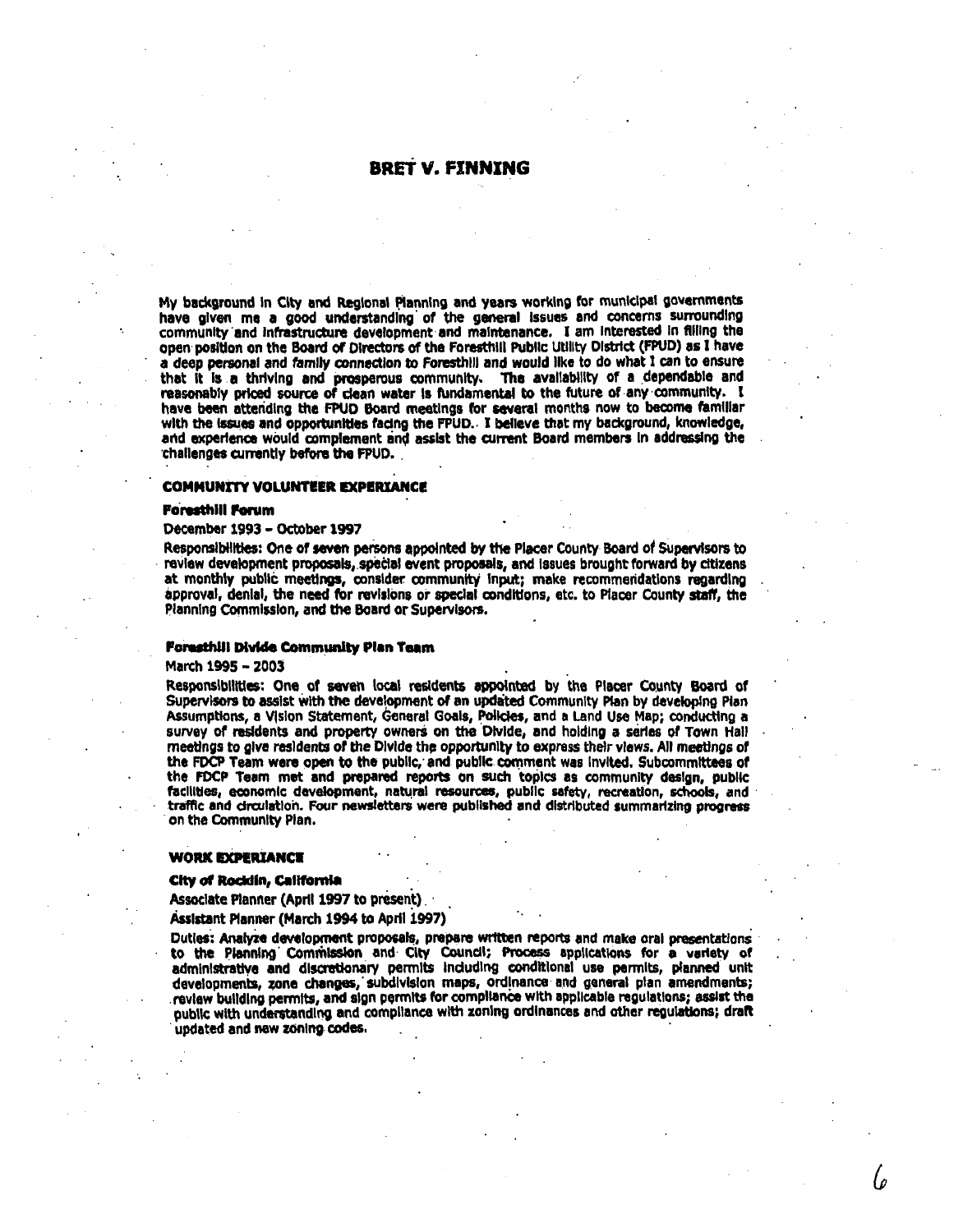### City of Auburn, California

Assistant Planner (March 1990 to July 1994)

## **City of Merced, California**

January 1988 - March 1990 Planner I & II

#### **OTHER EXPERIENCE**

American Federation of State County and Municipal Employees (AFASCME) **Rocklin Local** 

October 2010 - present **President** 

Vice-President October 2009 - October 2010

Responsibilities: Represent the employees of the Chapter to the City and serve as the primary lialson between the City and the employees, organize and preside over meetings of the chapter, report to the membership on the progress and standing of the Chapter, attend<br>meetings of the Executive Board of the Local (of which the Chapter is a member), serve on all committees (except the election committee), counter sign checks drawn against Chapter funds, appoint persons to serve on standing and special committees (subject to the approval of the Executive Board), and take care of the Chapter's official correspondence.

As Vice President assist the President in carrying out the above duties and perform all duties otherwise performed by the President in that officer's absence or inability to serve.

## **EDUCATION**

California State Polytechnical University (Cal Poly), San Luis Obispo, California Bachelor of Science In City and Regional Planning

Sierre College, Rocklin, California

**Associate of Arts in General Education** 

#### **COMMUNITY REFERENCES**

Attached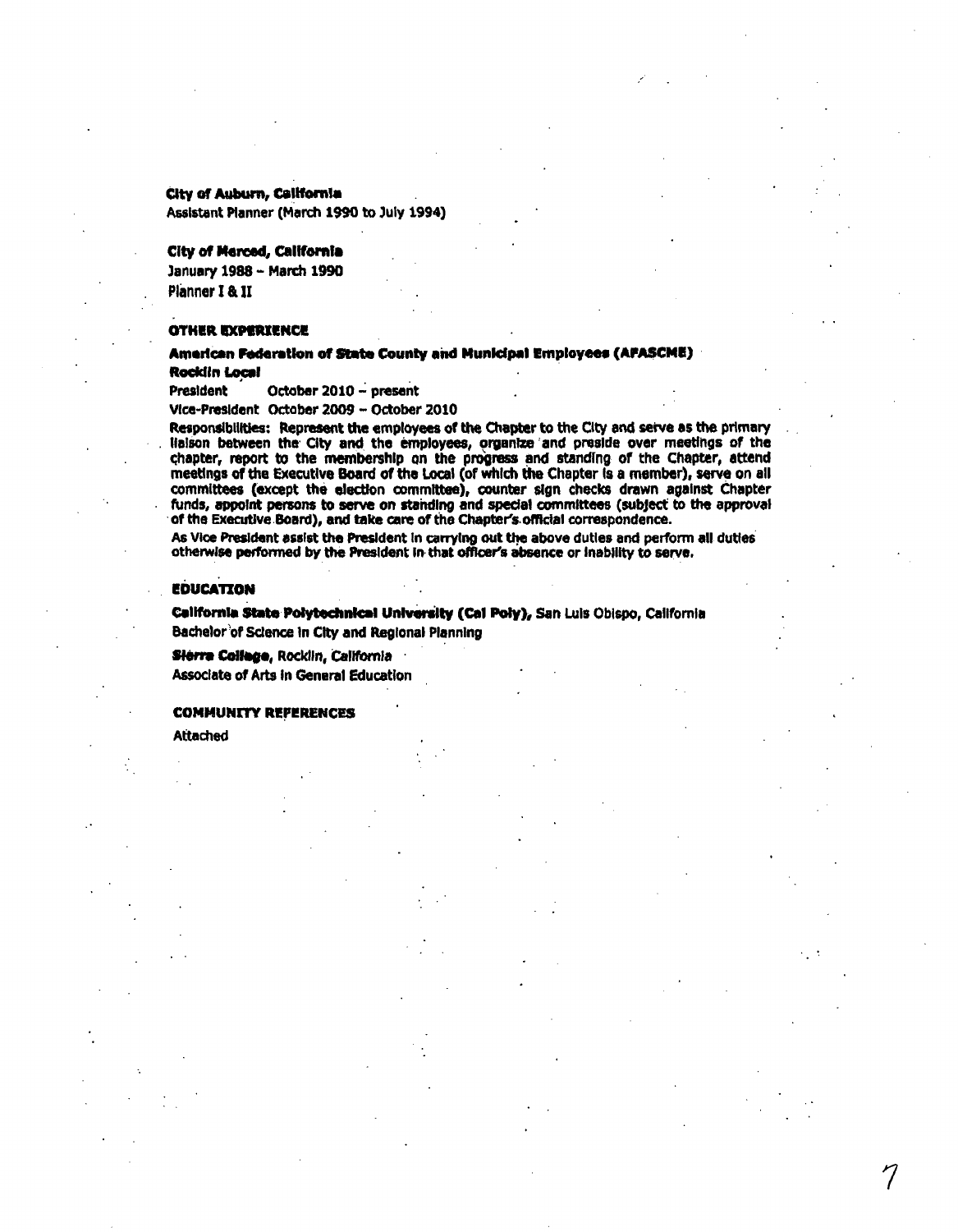

# MAY 25 2011

MAY 26 2011

RECEIVED

CLERK OF THE BOARD OF SUPERVISORS

*g* 

Sup DI\_Sup D4~Aid€ DI\_Aide D4~ H,ilMCJ ~!,lR\ :R\1. \_\_ e,\_l \_\_\_ ~,,\8re:iEjED Sup D2\_Sup OS\_Aide D2-AideD5\_ MU"{lY *\\Jl6* J'ff b:.n Aide D3 $\sim$ 1

May 25,2011

Placer Gounty Board of Supervisors

I am a candidate for the appointment to fill the vacant Director's position on the FPUD Board of Directors. I learned yesterday your consideration of this matter may be on the June 7<sup>th</sup> agenda. I will be on vacation until June 5, and I am using this as a means to provide some information about me.

Prior FPUD Directors vision provided the District with Sugar Pine Dam, an excellent water source, for today's and future generation's water supply within the District's boundaries .

. I pledge to build upon this solid foundation through the wise and prudent use of resources, make sure the budget is balanced, work for reasonable water rates, strive for equitable compensation for staff and promote a transparent District public image.

My most recent elected public service includes the FPUD Board of Directors. I have held the positions of Chairman, Vice chairman, Treasurer and, the Chairman and Vice Chair of the Finance and Planning Committees. I have served on the LAFCO Commission as a Special District Commissioner and have held offices of Chairman, and Vice Chairman. Earlier elected office experience includes a fire protection and a county water districts.

My experience includes the Association of California Water Agencies Board of Directors; ACWA Region 3 Chairman and on the Region 3 Board of Directors and Mountain Counties Water Agencies Board of Directors and Chairman. These activities provide a Statewide and regional water perspective. My resume' is attached.

Currently I serve on the Foresthill Forum as Chairman. Prior civic service included a tour of duty on the North Auburn Mac.

Several issues face the FPUD today: a potential rate rollback scheduled for a ballot vote June 21,2011; the rate increase was based on a study showing the District was not raising enough revenue to cover obligations. It was enacted under the provisions of Proposition 218. However, some residents objected and successfully circulated a petition for a ballot vote to rolf back the rate increase and limit future rate increase to a CPI (not defined which CPI); Hiring a new General Manager ( the 25 year veteran retired and the interim just resigned) and renew the District's State water permit to cite some examples.

I have a strong work ethic and am willing to work hard to resolve issues. My knowledge and experience make me well qualified to fill the FPUD Director vacancy.

Your support and vote is appreciated.

 $\Delta u$ ane  $X$   $\Lambda$ Duane Frink

2467 Granite Chief Place PO Box 830, Foresthill, CA 95631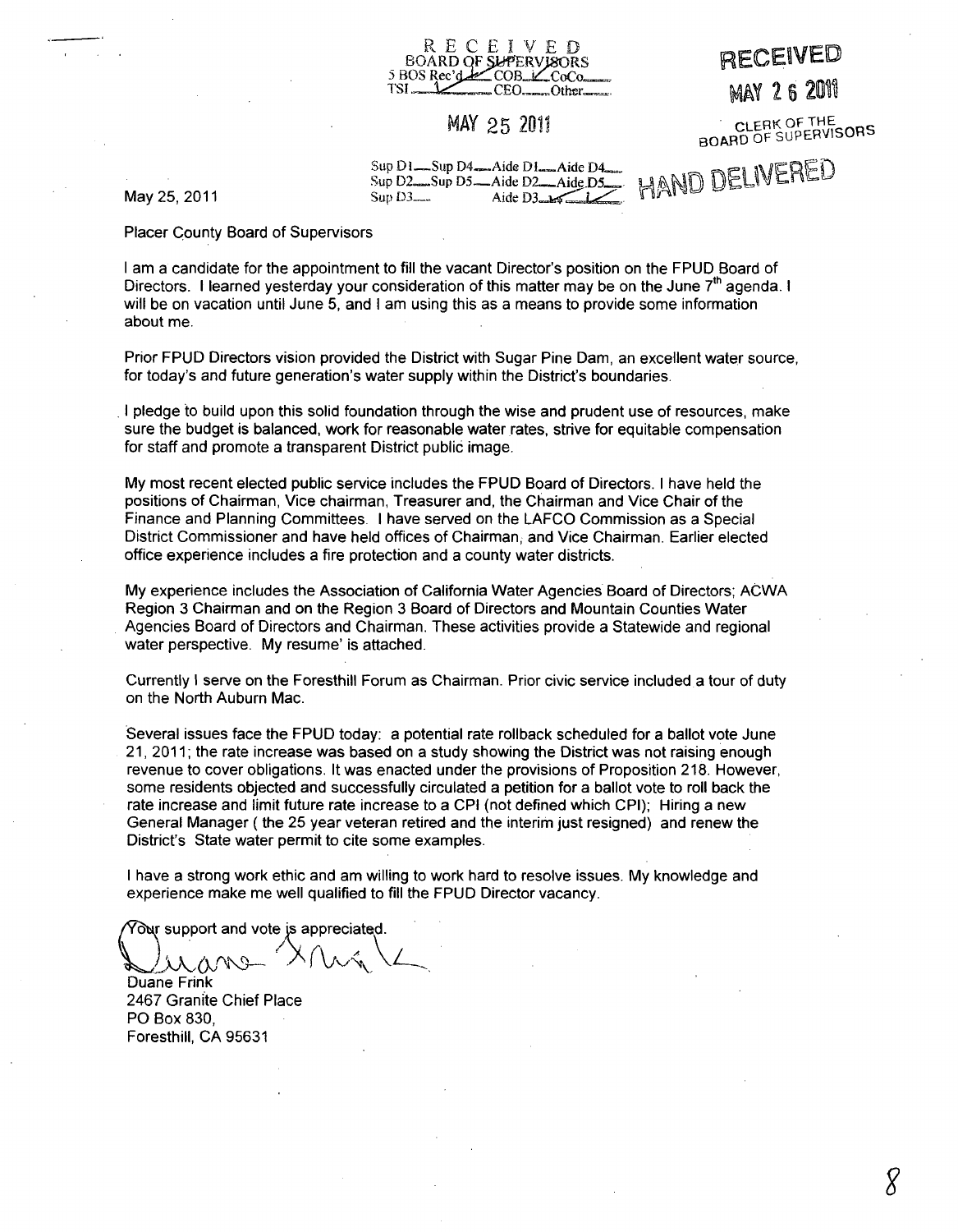# April 21, 2011

Foresthill Public Utility District Adam W. Larsen, President Board of Directors 24540 Main Street Foresthill, Ca 95631

Dear Ptealdent Larsen,

This is in response to the Notice of Vacancy on the Board of Directors of FPUD.

I am applying for the vacant Director position.

My résumé is attached.

Duane Frink 2467 Granite Chief Place Foresthill, CA 95631 5303673532

RECENSE,  $APR$  2  $i$  2011

9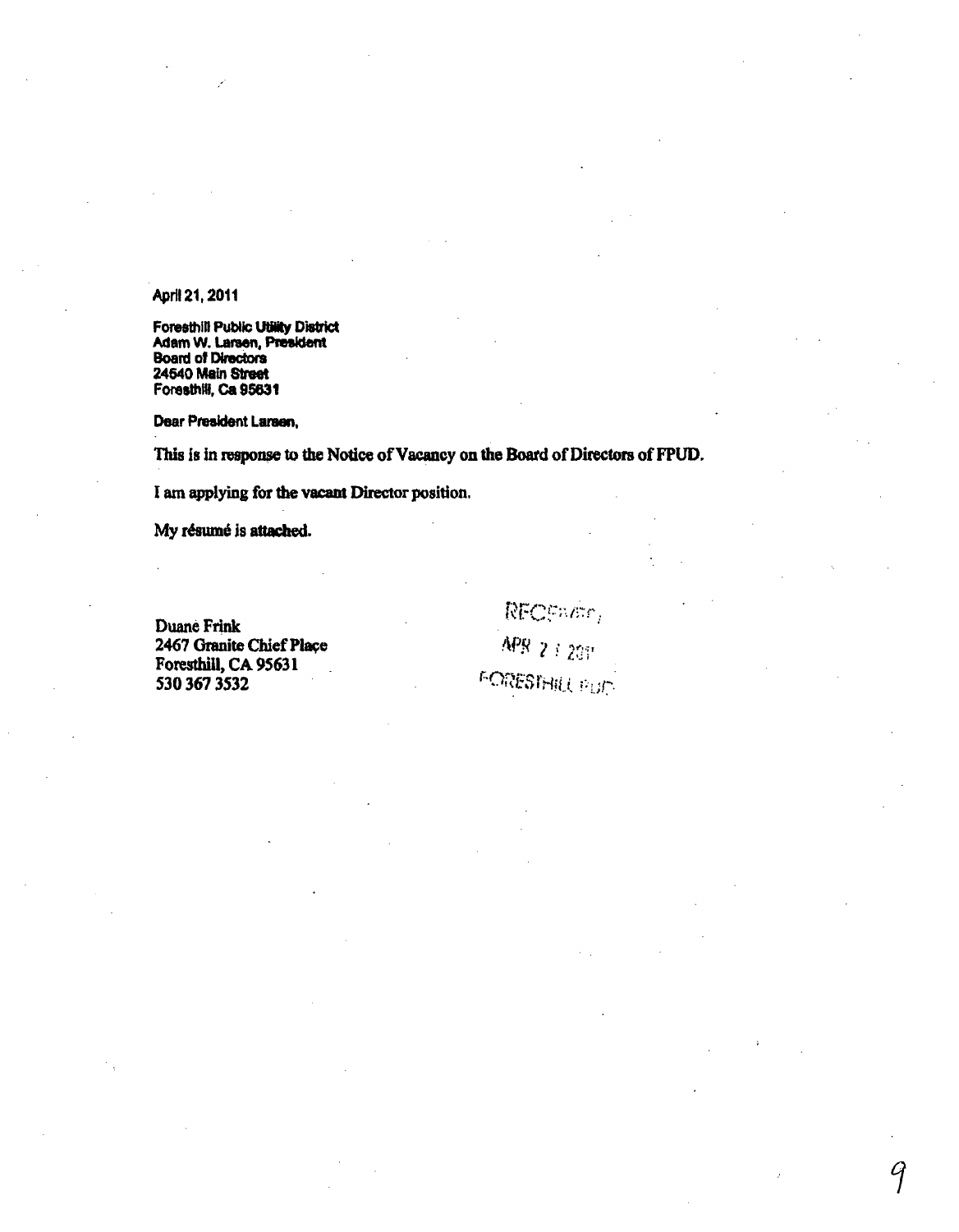## April 21, 2011

#### **Resume for Duane Frink**

I have been a Foresthill resident since 2003 at 2467 Granite Chief Place. I am registered voter in Placer County. I am a FPUD customer and rate payer.

#### Summary of employment

My 37 year work experience at Caltrans included appraisal, acquisition and management of real property required for transportation and related purposes; directing cultural resource investigations, developing and applying cultural resource policies for transportation projects and review of transportation project reports for compliance with CEQA and NEPA and developing / implementing policy to allow vending in State Safety Roadside Rest Areas.

### Summary of local government activities

## **Elected Boards:**

- Sierra Lakes County Water District Director 1991 to 1997 (+/-) Offices held Vice President and served on Finance and Planning Committees.
- Placer County Fire Protection District Director 1992 to 1996. Offices held Vice President and served on Finance and Planning committees.
- Foresthill Public Utility District Director 2005 to 2010. Offices held President, Vice President,  $\bullet$ Treasurer, and served on Finance and Planning Committees as Chairman and member.

#### **Commissions:**

Placer County Local Agency Formation Commission (LAFCO) Special District Commissioner 2007  $\bullet$ to 2010. Offices held - Chairman.

#### **Other Boards:**

- Association of California Water Agencies (ACWA) Director 2006 2010: and Region 3 Chairman and member Region 3 Board of Directors. Also served on ACWA committees of Federal Affairs, Local Government, Water Quality and Finance.
- Trustee ACWA Health Benefit Authority (HBA) 2006 to 2010.
- Mountain Counties Water Resource Association Director 2006 to 2010. Offices held **President and Vice President.**

**Councils:**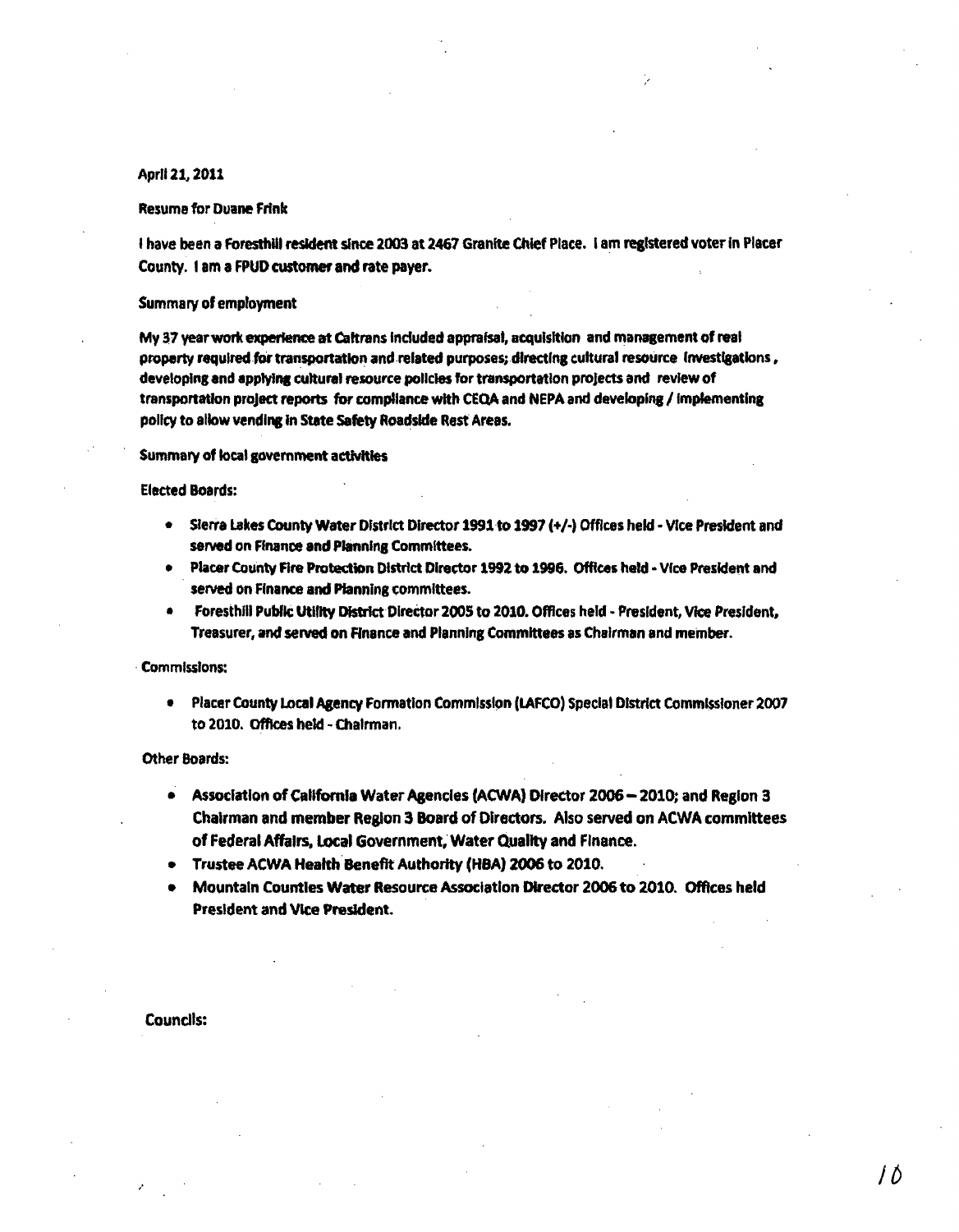- . North Auburn Municipal Advisory Council member 1987 to 2003. Offices held -Chairman and Vice Chairman.
- Foresthill Forum 2009 to current. Offices held currently chairman  $\bullet$

**Private Organizations:** 

- $\bullet$ Auburn Fruit Exchange 1971 to 1990. A grower member and served as Director on the Board of Directors, President and Liquidation Trustee.
- Millertown LLC 2003 to 2004. Served on Steering Committee over sighting community organization, design, and construction of a 12" diameter 7700' long community water line which Placer County Water Agency accepted upon completion of construction into their public water distribution system.

11

My experience in local governments and private activities enriches my qualifications for the vacant Board of Directors position. My career work experience and service on local advisory councils strengthens my understanding of local government and community affairs.

I am well qualified to serve as a Director for the Foresthill Public Utility District.